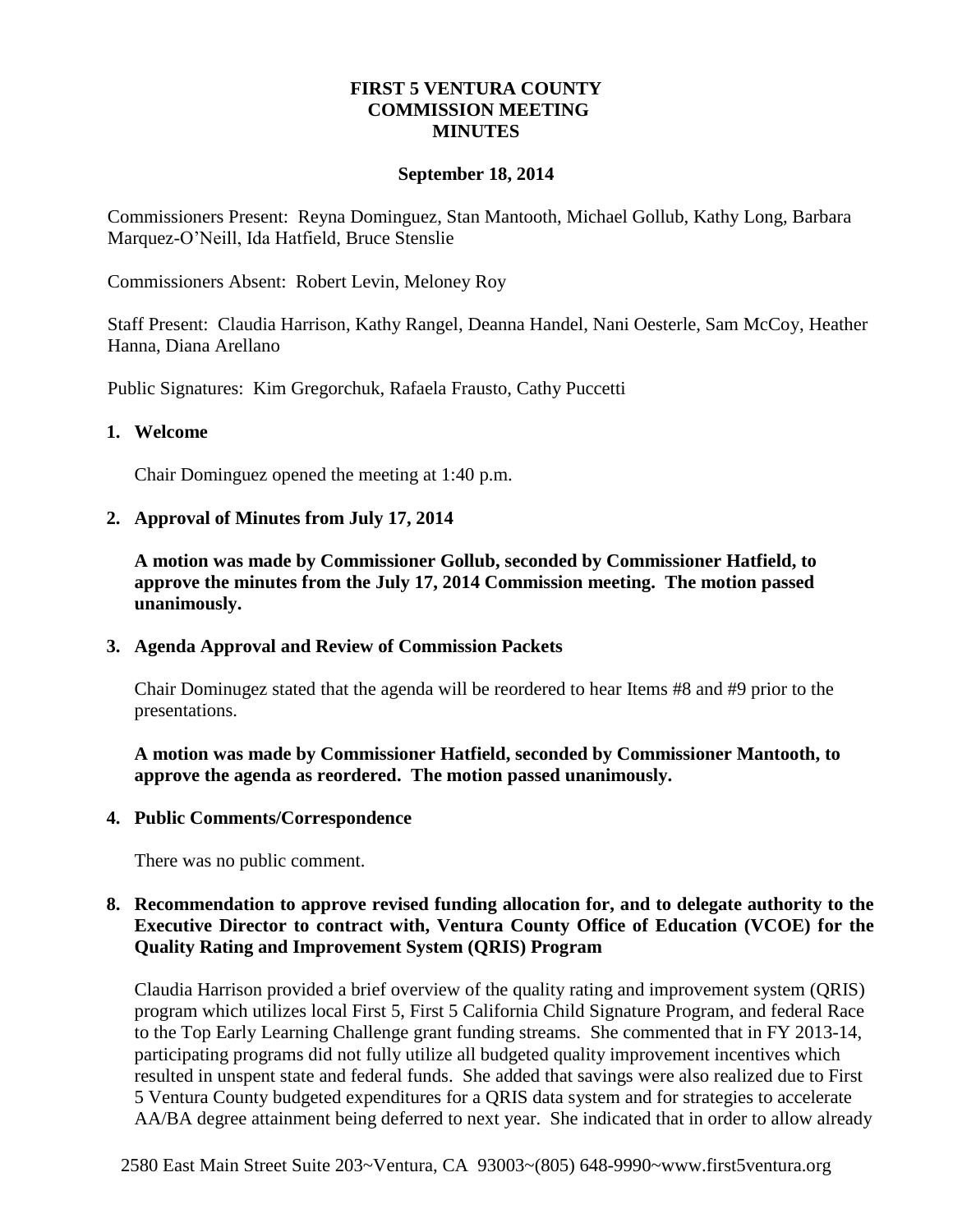First 5 Ventura County Minutes – September 18, 2014 Page 2

> participating programs to fully access their quality improvement incentives, and to accommodate additional sites, up to \$282,197 of prior year unspent federal and state grant funds would be needed in the FY 2014-15 QRIS contract with VCOE. She added that the funding would also support operating expenses related to more sites being added, along with training and technical assistance. She added that the California Department of Education has recently announced an opportunity to roll-over unused RTT funds in a no-cost extension through June 2016 and more details will be announced as they come forward. Claudia commented that staff looks forward to working with the VCOE to see how to best maximize this opportunity.

**A motion was made by Commissioner Hatfield, seconded by Commissioner Long, to approve a revised FY 2014-15 allocation for VCOE for implementing the QRIS Program and to authorize the Executive Director to enter into an amended contract with VCOE, from July 1, 2014 through June 30, 2015, in an amount not to exceed \$2,128,594.00, subject to final approval from state and federal funders. No new allocation of funds would be required as the increase is supported by prior year unspent federal and state grant funds. The motion carried with Commissioner Dominguez and Commissioner Mantooth abstaining.**

## **9. Recommendation to reallocate a portion of the FY 2014-15 Oral Health Funding and to delegate authority to the Executive Director to contract with the United Way of Ventura County to support the Ventura County Children's Oral Health Collaborative**

Claudia Harrison stated that in December 2013, the Commission approved a \$100,000 allocation for FY 2014-15 for Clinicas del Camino Real to provide oral health treatment to children 0-5, but due to increasing challenges in utilizing the allocation, Clinicas and First 5 staff mutually agreed to reduce the FY 2014-15 contract to \$80,000, which leaves \$20,000 that can be re-allocated to support oral health prevention and treatment. She discussed how Ventura County Children's Oral Health Collaborative (VCCOH) has been organized and supported through the voluntary efforts of its members. She stated that during this past year, the work of the collaborative has expanded significantly enough to drive the need for a part-time project manager position to support the work of the Oral Health Collaborative, and to assist in managing Collaborative projects in education and messaging, coordination and referral and evaluation.

**A motion was made by Commissioner Long, seconded by Commissioner Marquez-O'Neill, to reallocate \$20,000 of the previously approved FY 2014-15 funding for oral health to the Oral Health Collaborative. The approved recommendation also authorizes the Executive Director to enter into an agreement with United Way of Ventura County, as the lead agency for the collaborative, in an amount not to exceed \$20,000 for FY 2014-15. No new allocation of funds would be required. The motion carried with Commissioner Stenslie and Commissioner Mantooth abstaining.**

### **5. Presentation: Highlights of Oak Park Neighborhood for Learning (NfL) Programming**

Claudia Harrison introduced Kim Gregorchuk, Director of the Oak Park Neighborhood for Learning (NfL), to present programming highlights. Kim reviewed language and ethnicity data that make up the small unincorporated, but unique community. She highlighted the wide variety of languages spoken at the preschool level and discussed the different family needs though the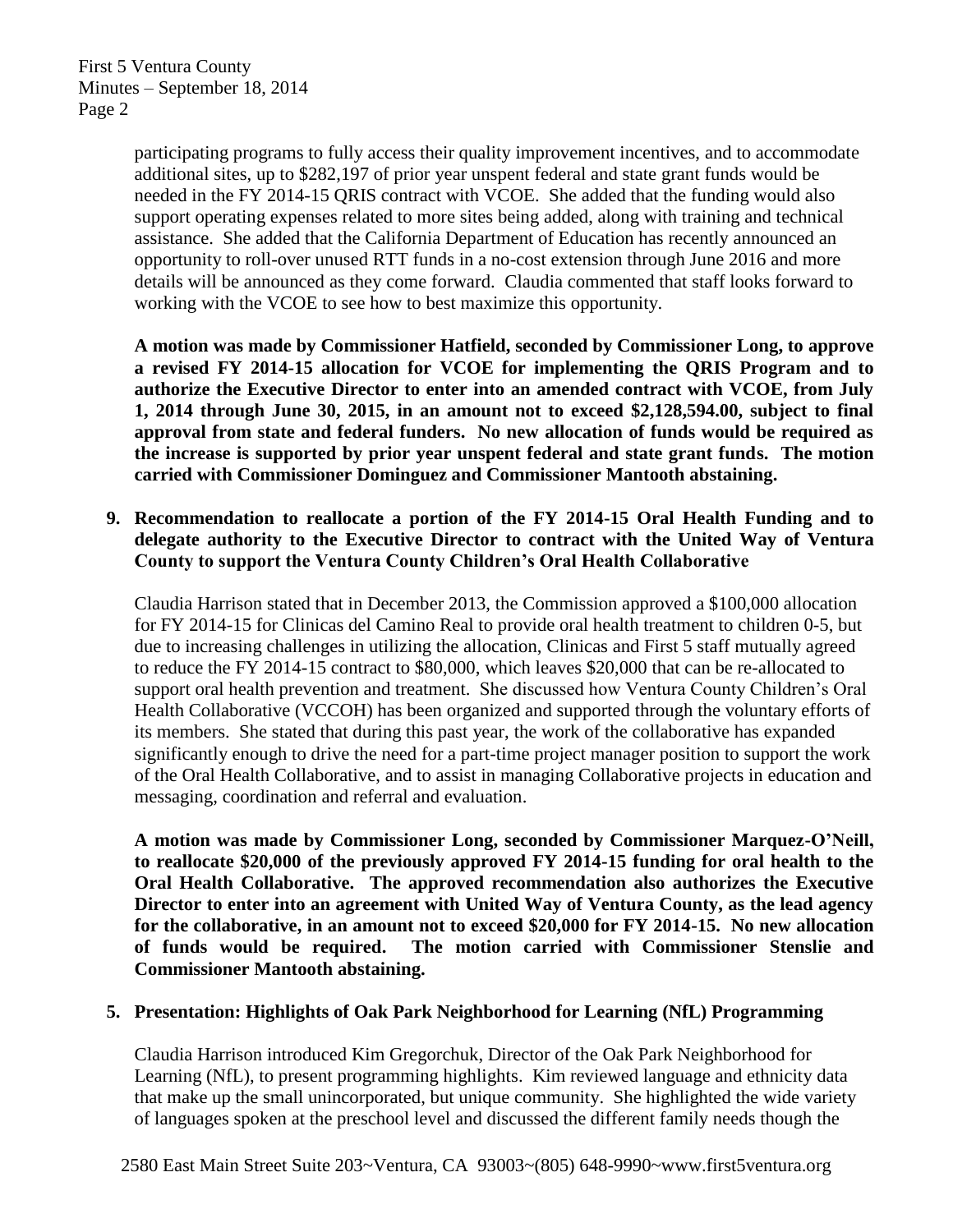community is more affluent as compared to some others. She discussed increased incidences of child abuse, domestic violence, drug abuse, unemployment, and environmental stress that factor in the need for family crisis intervention. She provided an overview of NfL services ranging from preschool, PACT (Parent and Child Together) classes, scholarships, health services, and parent education classes. She provided background on the school district's philosophy that follows the Reggio Emilia approach, allowing children to express themselves in their own unique way within varied activities. She provided an overview of the preschool programming. She discussed the parent advisory board which leads the fundraising efforts for the NfL. She talked about the parent education classes that are framed around the five protective factors with emphasis on knowledge of child development and parent resilience. She added how she anticipates the parent education component being refocused on the power of play, and teaching parents not to over-schedule their child's free time.

Commissioner Hatfield commended the comprehensive work of the NfL in comparison to the small budget. Commissioner Mantooth commented on the dichotomy of different demographics and income levels yet the needs of families are still very apparent.

### **6. Presentation: Highlights of Ocean View Neighborhood for Learning (NfL) Programming**

Claudia introduced Denise Adams, Director of Early Education at Ocean View School District, to present highlights of the Ocean View Neighborhood for Learning (NfL) programming. Denise reviewed the mission statement which drives decision-making, professional development and parent outreach. She reviewed the program structure and noted that the Ocean View program is strictly a kindergarten readiness program. She reported that there are currently 168 state funded preschool spaces and 100 First 5 funded spaces, of which 60 are English instruction and 40 are Spanish instruction only. Denise noted that the program has been NAEYC accredited since 2006, but she added that the program is gaining even higher quality preschool standards in a strategic way through participating in the QRIS program. She provided an overview of countywide partnerships along with parent education classes and student services. She discussed the "Kindergarten for a Day" program which sends preschool-age children to kindergarten so the child and the family will know what to expect and help ease their transition. She talked about successes in partnerships with First 5, VCOE, and also with the Ocean View School District Governing Board President, who fully embraces the philosophy that the school district is a Transitional Kindergarten through  $8<sup>th</sup>$  grade district and is fully invested in early education. She concluded her overview stating that having the full support of the school board has attributed to the program's success with the empowerment of accountability, collaboration, and alignment of preschool with K-8. She thanked the Commission for all their support and encouraged everyone to visit the program.

Commissioner Mantooth commented on the amazing collaboration between the school districts and early education. Commissioner Gollub asked if there are disaster plans in place. Denise stated that the program follows school district safety plans and those plans are practiced once a month. Claudia added that First 5 staff is looking into disaster planning at sites not located on school district campuses. Commissioner Hatfield asked if a student's progress is followed from preschool into the K-8 system. Denise commented that there are future plans to follow children's progress in the district, but the plans are in the early stages. Commissioner Mantooth added that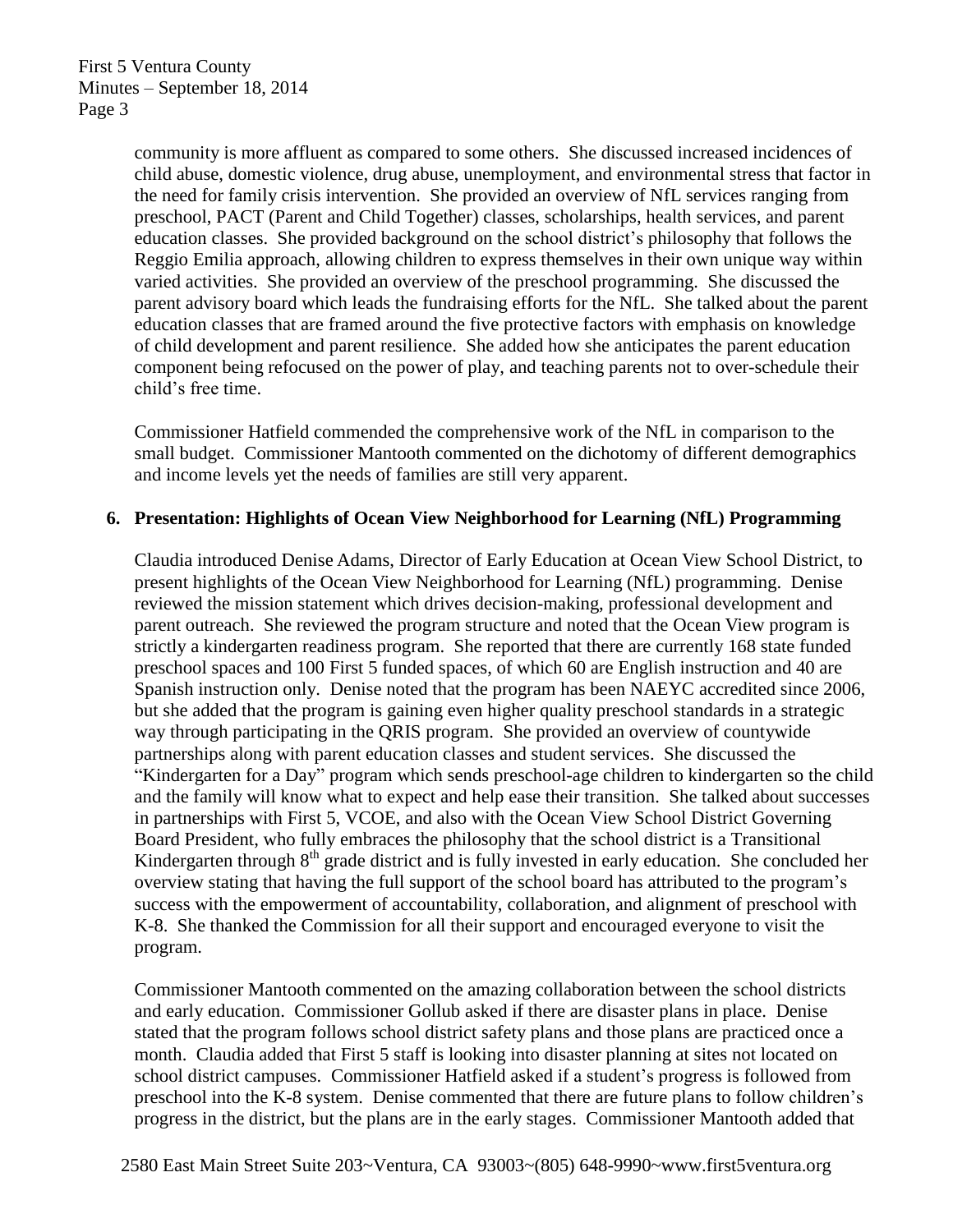First 5 Ventura County Minutes – September 18, 2014 Page 4

> once assigned student ID numbers are implemented for preschoolers, having the ability to track a student's progress throughout the system will be made possible. Chair Dominguez asked how the Spanish instruction classes are structured. Denise walked the Commission through the Spanish instruction curriculum.

# **REGULAR AGENDA**

## **7. Report of Committees**

## **a. Administration and Finance Committee**

## (1.) **Recommendation to Adopt Policy for Records Retention and Destruction**

Commissioner Stenslie reviewed the proposed policy and procedures for retaining documents and the destruction of documents that are no longer necessary, required or relevant. He stated that the attached retention schedule, which has been reviewed by legal counsel, is broken down into key subject areas with retention periods that reflect a conservative retention period. He noted that certain records are kept permanently, most are maintained for 5 years, and there are a couple of categories that are kept for 2 years or less. He stated that there will be an annual review of records by the Executive Director which will authorize which records may be destroyed.

## **A motion was made by Commissioner Mantooth, seconded by Commissioner Stenslie, to approve the records retention and document policy. The motion passed unanimously.**

## (2.) **Progress Report**

Commissioner Stenslie reported that the Committee met with auditors in September, serving as the Commission's Audit Committee, to review the audit procedures for FY 2013-14 and will review the draft audit at the October Committee meeting. He added that there will be an addition of a Federal Single Audit, as the Commission's federal expenditures exceeded \$500,000 for FY 2013-14.

### **10. Strategic Planning Discussion**

Claudia Harrison referred to the workplan developed for strategic planning and noted that the next phase is information gathering. She stated that staff is proposing to approach the literature review differently this year, by conducting a high-level overview of indicators and data trends impacting children. She presented those indicators to the Commission and asked for additional input. She noted that staff used national and state lists to identify a broad array of relevant indicators to track. She noted that staff is looking forward to working with Dr. Jamshid Damooei, at Cal Lutheran University, to provide the data. She indicated that staff would look at the indicators which stand out through a more in-depth literature review.

Commissioner Gollub commented that prenatal care and education should be added to the health information column. Commissioner Hatfield requested literature/data on parental literacy.